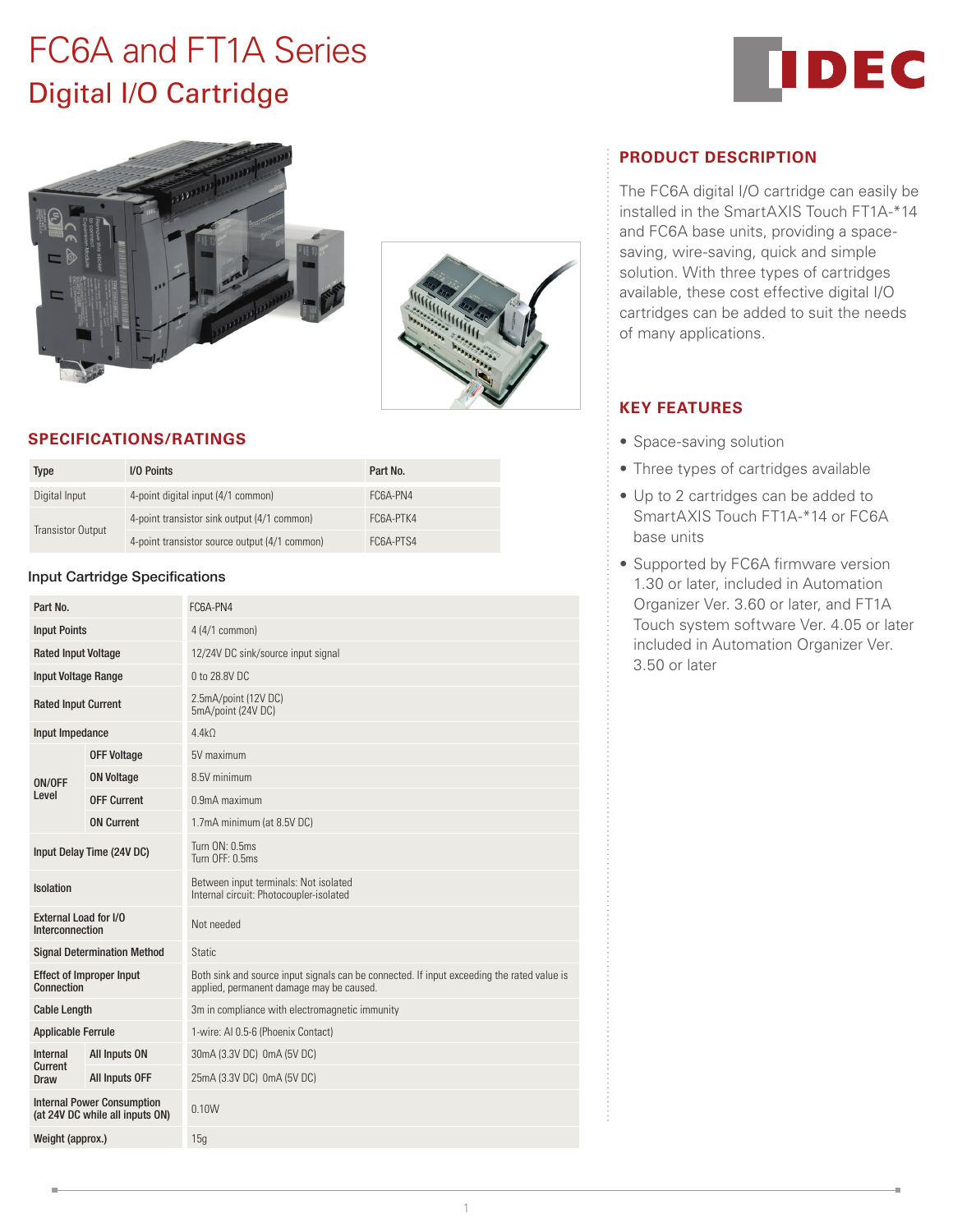# **SPECIFICATIONS (CON'T)**

# Output Cartridge Specifications

| Part No.                                                       |                 | FC6A-PTK4                                                                                                     | FC6A-PTS4                                                 |  |
|----------------------------------------------------------------|-----------------|---------------------------------------------------------------------------------------------------------------|-----------------------------------------------------------|--|
| <b>Output Points</b>                                           |                 | 4 transistor sink output (4/1 common)                                                                         | 4 transistor source output (4/1 common)                   |  |
| <b>Rated Load Voltage</b>                                      |                 | 12/24V DC                                                                                                     |                                                           |  |
| <b>Operating Load Voltage Range</b>                            |                 | 10.2 to 28.8V DC                                                                                              |                                                           |  |
| <b>Maximum</b>                                                 | 1 point         | 0.1A per point                                                                                                |                                                           |  |
| <b>Load Current</b>                                            | 1 common        | 0.4A per common                                                                                               |                                                           |  |
| <b>Voltage Drop (ON Voltage)</b>                               |                 | 1V maximum (voltage between COM and output terminals when output is on)                                       |                                                           |  |
| <b>Inrush Current</b>                                          |                 | 1A maximum                                                                                                    |                                                           |  |
| <b>Leakage Current</b>                                         |                 | 0.1mA maximum                                                                                                 |                                                           |  |
| <b>Clamping Voltage</b>                                        |                 | Approx. 50V                                                                                                   |                                                           |  |
| <b>Maximum Lamp Load</b>                                       |                 | 2.4W                                                                                                          |                                                           |  |
| <b>Inductive Load</b>                                          |                 | $L/R = 10ms (28.8V DC 1Hz)$                                                                                   |                                                           |  |
| <b>External Current Draw</b>                                   |                 | 100 mA maximum, 24V DC (power voltage at the +V terminal)                                                     | 100 mA maximum, 24V DC (power voltage at the -V terminal) |  |
| <b>Overcurrent Protection</b>                                  |                 | No                                                                                                            |                                                           |  |
| <b>Output Delay</b>                                            |                 | Turn ON Time 450 µs maximum<br>Turn OFF Time 450 µs maximum                                                   |                                                           |  |
| Isolation                                                      |                 | Between output terminals: Not isolated<br>Between output terminal and internal circuit: Photocoupler-isolated |                                                           |  |
| <b>Applicable Ferrule</b>                                      |                 | 1-wire: Al 0.5-6 (Phoenix Contact)                                                                            |                                                           |  |
| <b>Internal</b><br><b>Current Draw</b>                         | All Outputs ON  | 35mA (3.3V DC)<br>0mA (5V DC)                                                                                 |                                                           |  |
|                                                                | All Outputs OFF | 30mA (3.3V DC)<br>0mA (5V DC)                                                                                 |                                                           |  |
| Internal Power Consumption (at 24V DC while all outputs<br>ON) |                 | 0.10W                                                                                                         |                                                           |  |
| Weight (approx.)                                               |                 | 15g                                                                                                           |                                                           |  |

# **CIRCUIT DIAGRAMS**

f.



# **Input Internal Circuit Circuit Output Internal Circuit**



# FC6A-PN4 FC6A-PTK4 FC6A-PTS4



۰